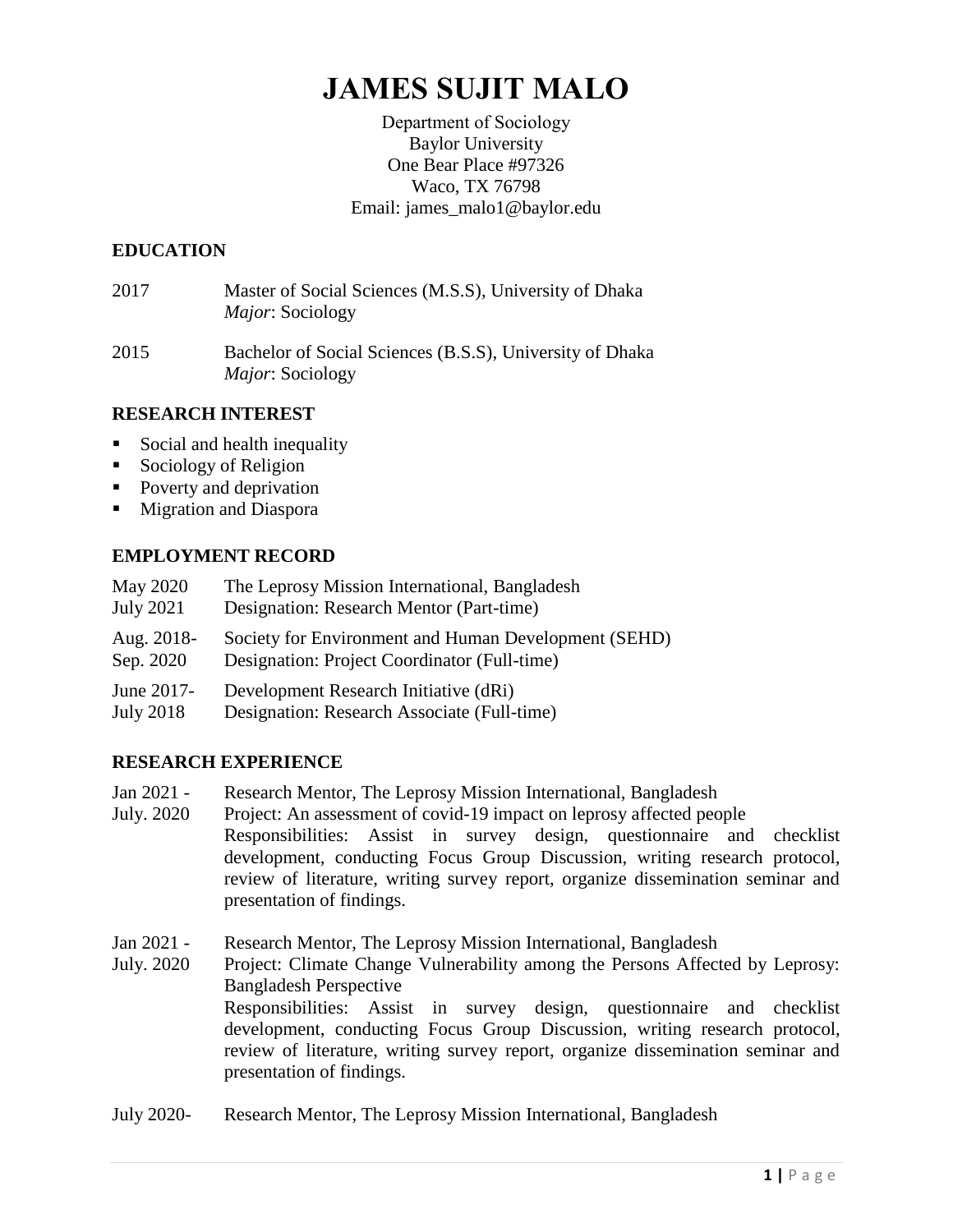Dec. 2020 Project: Covid-19 Impacts on Life and Livelihoods of Disable Farmers Responsibilities: Assist in survey design, questionnaire and checklist development, conducting Focus Group Discussion, writing research protocol, review of literature, writing survey report, organize dissemination seminar and presentation of findings.

2019-2020 Project Officer *Project*: Promotion of ethnic and cultural identities of tea communities (Supported by United Nation Development Program-UNDP). Responsibilities: Assist in survey design on language and culture, questionnaire development, data analysis, reporting and project management.

2018 – 2019 Project Coordinator *Project*: Defining the Excluded Groups, Mapping their Current Status and Strengthening their Capacity and Partnership (European Union). *Responsibilities:* Wrote survey report, investigative report, case study, project completion report, event report, organized workshops, seminar, consultation, roundtable, convention and did overall project management.

2018 – 2019 Material Developer and Trainer *Project*: Strengthening Advocacy to Improve Sexual and Reproductive Health Rights (SRHR) in Selected Tea Gardens in Moulvibazar (UNFPA). Responsibilities: Conducting survey, writing report, conducting FGD, case study, proof reading and publications.

2017–2018 Research Associate *Project*: Application of the Migration Policy for Decent Work for Migrant Workers: Collection of Baseline Data for Impact and Outcome Indicator (Funded by International Labour Organization). *Responsibilities:* Assisted in developing research design, sampling, questionnaire development, supervised data collection through Open Data Kit (ODK), wrote final survey report and qualitative report.

- June 2018 Junior Research Associate
- Sept 2018 *Project*: Evaluation of UNHCR's Response to the Rohingya Refugees in Bangladesh (Funded by UNHCR). Responsibilities: Checklist development, data collection in Rohingya camps, supervising enumerators, liaison with consultant, review of literature, and writing evaluation report.
- June 2018 Junior Research Associate
- Dec. 2018 *Project*: Initiative to end Gender Based Violence in the Garment Industry. Responsibilities: Questionnaire development, training of enumerators, data collection and writing survey report.
- Mar. 2018- Research Assistant to Dr. Ferdous Jahan, PhD
- May 2018 *Book Title*: Voice to Choices: Bangladesh's Journey in Women's Economic Empowerment (Funded by World Bank). *Responsibilities*: Review of literature and writing initial report.
- Jan. 2018 Research Assistant to Dr. Ferdous Jahan, PhD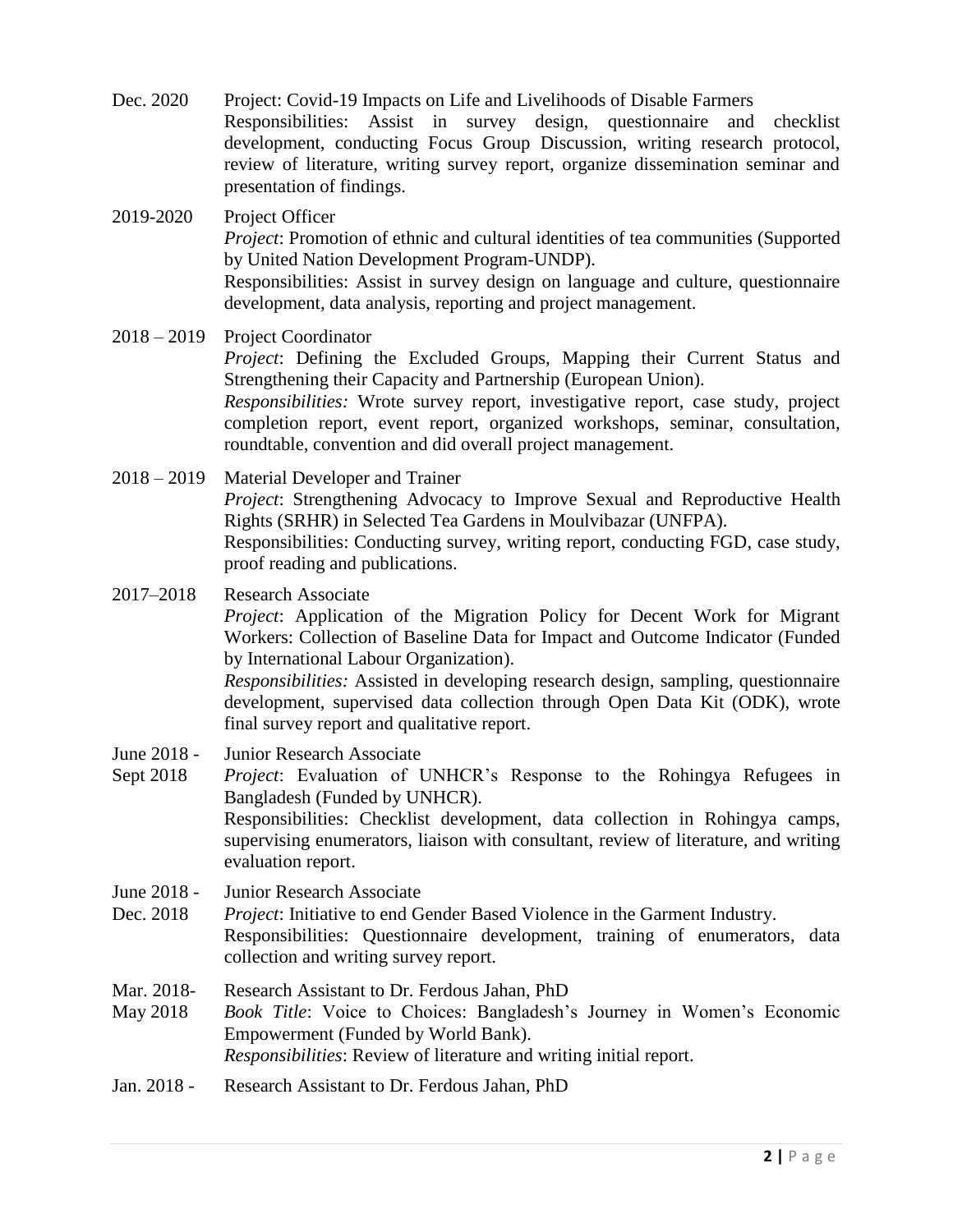June 2018 Project: Gender Integration in Four Programs of BRAC: An Approach to Ensure Gender Equality Responsibilities: Field data collection and program development for BRAC. Dec. 2017- Research Assistant to Dr. Ferdous Jahan, PhD Oct. 2017 *Project*: Evaluation Approach to Technical Assistance Performance: Evaluation Report on Asian Development Bank (ADB). *Responsibilities*: Conducting Key Informant Interview (KII), FGD and writing evaluation report. Sept. 2017 Research Assistant Research: Assessment of the Rohingya Refugee Situation in Bangladesh Responsibilities: Conducted Focus Group Discussion and case study of Rohingyas. July 2017 Research Assistant Project: Baseline Study of Initiatives for Married Adolescent Girls' Empowerment (IMAGE) Plus Project

Responsibilities: Questionnaire development, ODK preparation and qualitative data collection.

#### **PUBLICATIONS**

- **Malo, J. S.**, and Mahmuda, K., (2018), *Living in Captivity and the Socio-economic Deprivation of the Tea Workers in Habiganj District*, Journal of Social Studies, No. 159, July – September, Dhaka.
- Gain, Philip and **Malo, J. S**., (2019), *Mayer Shasthya Mayer Shuraksha: Cha Bagane Jouno O Prajanan Shasthya Adhikar ebong Parikalpana (Sexual and Reproductive Health Rights in the Tea Garden).* Society for Environment Human Development (SEHD), Dhaka.
- Gain, P; **Malo, J. S**.; Lily, A. A. and Rabiullah (2019), *Bangladesher Jounapalli O Jounakarmi, Halnagad Chitro 2018 (Brothels and Sex Workers in Bangladesh: An Update 2018)*. Society for Environment Human Development (SEHD), Dhaka.

#### **IN PREPARATION**

- Gain, P; **Malo, J. S.,** (2020), Maternal Health Condition of the Tea Workers in Moulvibazar. Society for Environment Human Development (SEHD), Dhaka.
- Huda, M. N., Helal Uddin, Md Kamrul Hasan, **James Sujit Malo**, Minh Cuong Duong, & Muhammad Aziz Rahman. (2021). Examining Bangladesh's responses to COVID-19: Lessons learned from Vietnam. Health & Social Care in the Community.

#### **DOCUMENTARY FILM**

Gain, Philip (Director); Halder, Ronald (Producer); **Malo, J. S** (Assistant Director and Research Associate). Bagan Mayer Sushasthya, Bagan Mayer Suraksha (Health and Safety of Pregnant Mothers in the Tea Garden). Society for Environment and Human Development (SEHD). Retrieved from: https://www.youtube.com/watch?v=w2HIZZrZnRM